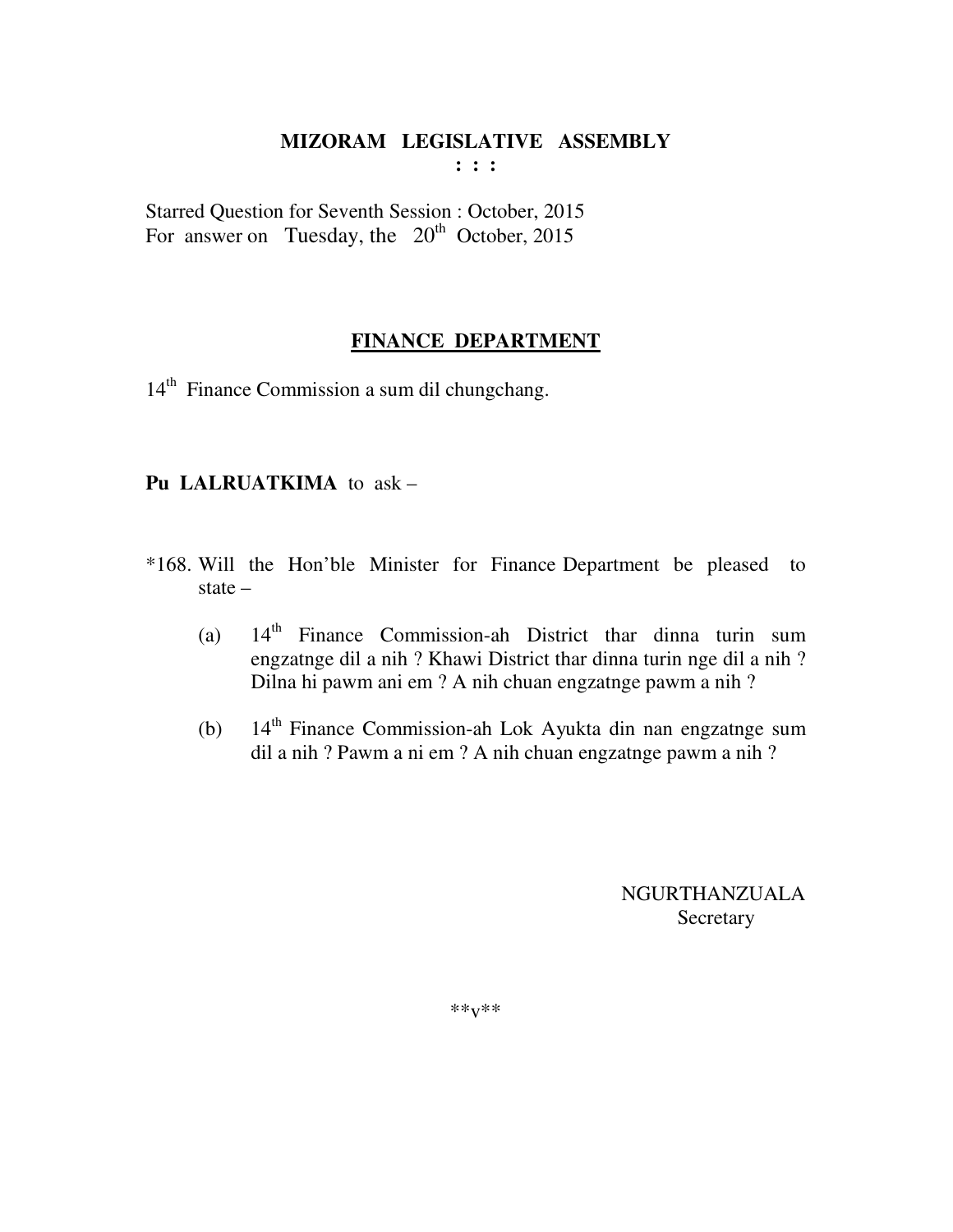Starred Question for Seventh Session : October, 2015. For answer on Tuesday, the 20<sup>th</sup> October, 2015.

## **PERSONNEL & ADMINISTRATIVE REFORMS DEPARTMENT**

Technical post hrang hrang chungchang.

## **Dr. K. BEICHHUA** to ask -

\*169. Will the Hon'ble Minister for Personnel & Administrative Reforms Department be pleased to state-

 Mizorama technical post hrang hrang Medical Doctor, Engineer, Vety leh a dangte tan hian MPSC hian kum tin exam a conduct ve theih loh chhan hi enge ?

> NGURTHANZUALA Secretary.

…M…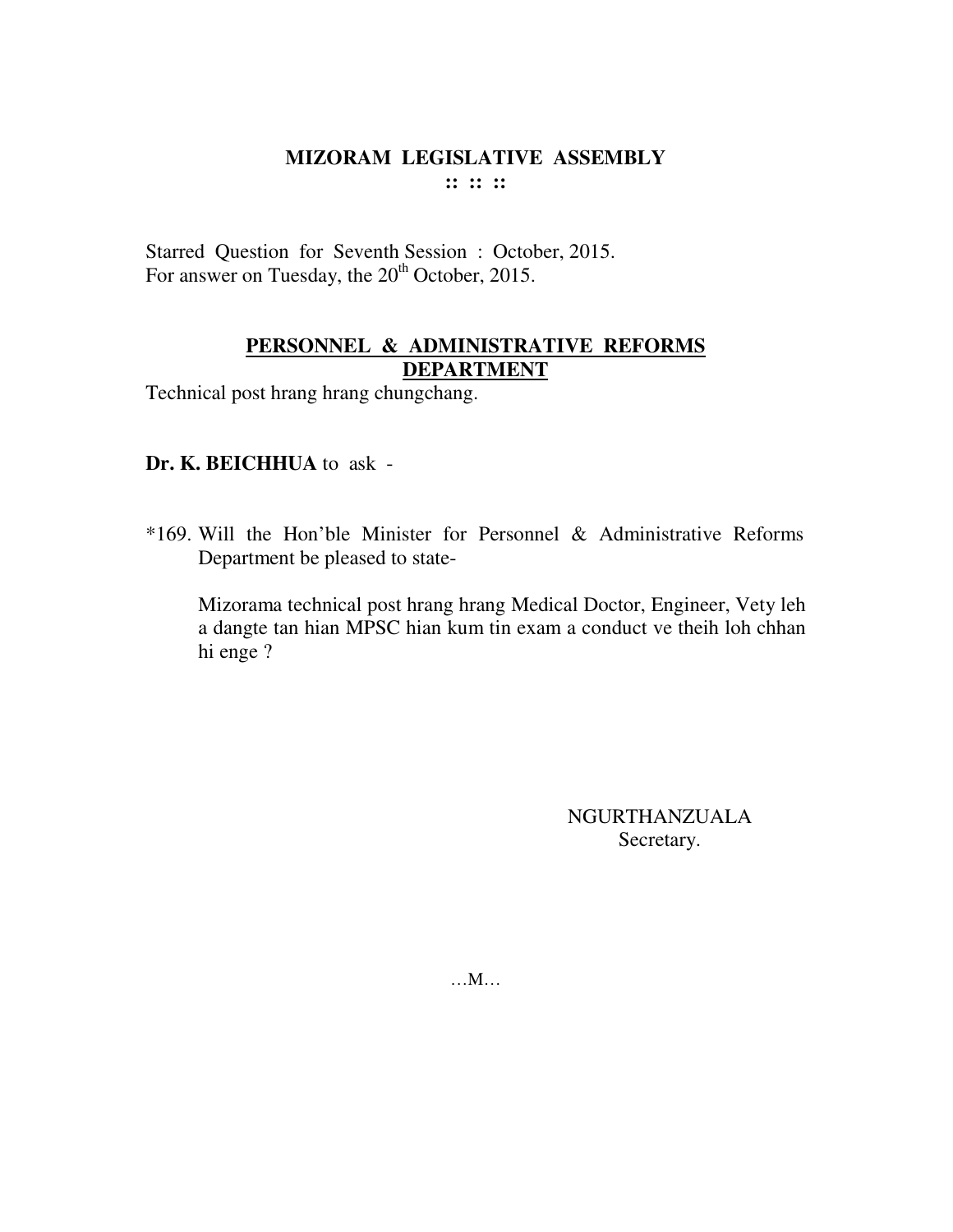Starred Question for Seventh Session : October, 2015. For answer on Tuesday, the 20<sup>th</sup> October, 2015.

# **PERSONNEL & ADMINISTRATIVE REFORMS DEPARTMENT**

Sorkar hna lak chungchang.

## **Pu LALRUATKIMA** to ask –

- \*170. Will the Hon'ble Minister for Personnel & Administrative Reforms Department be pleased to state –
	- a) Kum 2010-2015 chhungin MPSC-in Sorkar hnathawk engzatnge a lak tawh? Group A&B ni lo lak an awm em? An awm chuan eng hna thawk turin nge lak an nih a, mi engzatnge lak an nih?
	- b) Group A&B engzatnge lak an nih tawh?
	- c) Combined Civil Service Exam vawi engzatnge buatsaih anih tawh a, MCS leh MPS-ah mi engzatnge lak an nih tawh? A year wise-in?

NGURTHANZUALA Secretary

….h…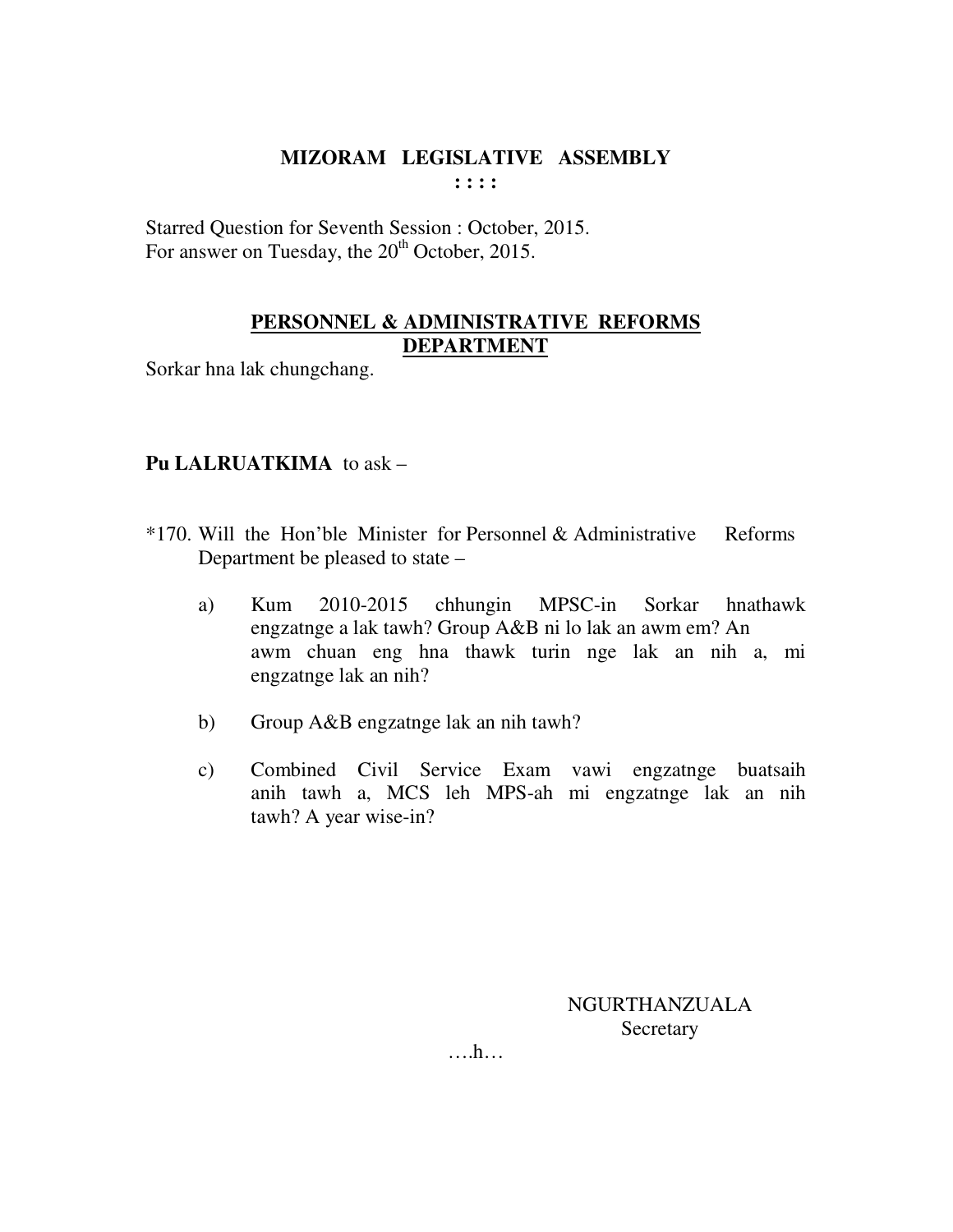Starred Question for Seventh Session : October, 2015. For answer Tuesday, the 20<sup>th</sup> October, 2015.

#### **ART & CULTURE DEPARTMENT**

Sap hun laia Bungalow sak ho chungchang.

## **Er. LALRINAWMA** to ask –

- \*171. Will the Hon'ble Minister for Art & Culture Department be pleased to state –
	- a) Sap hun laia Bungalow sak te kha Art & Culture Department hian enkawl a nei em ?
	- b) Lo nei ta se, khawi Bungalow te nge ?
	- c) Kumm 2014 2015 chhungin heng Bungalow-ah hian sum engzat theuh nge sen ral a nih ?

 NGURTHANZUALA Secretary

\*\*\*R\*\*\*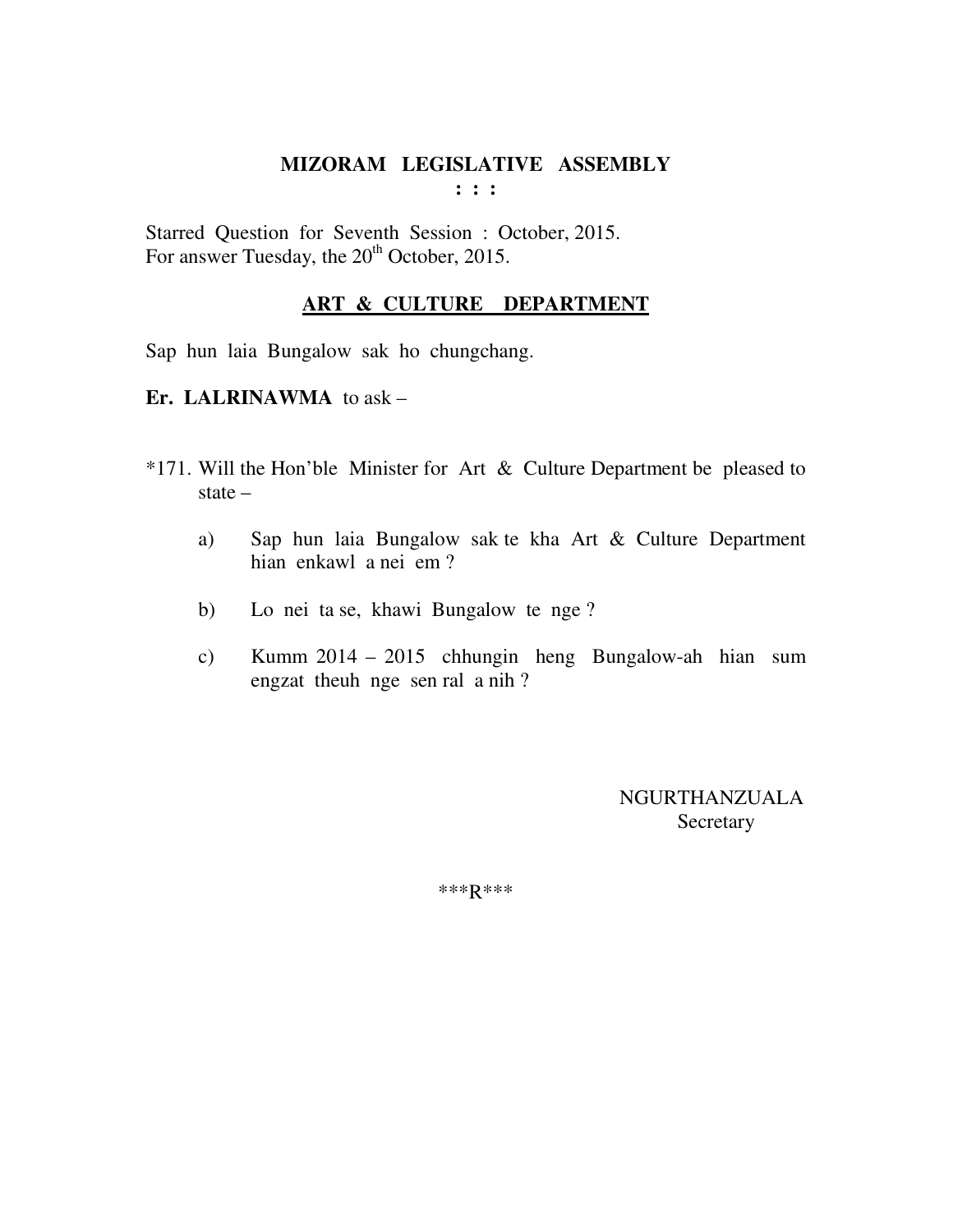Starred Question for Seventh Session : October, 2015. For answer on Tuesday, the 20<sup>th</sup> October, 2015.

## **DISTRICT COUNCIL AFFAIRS DEPARTMENT**

LADC in M.R. a lak leh lak loh chungchang.

## **Pu LALRUATKIMA** to ask -

- \*172. Will the Hon'ble Minister for District Council Affairs Department be pleased to state
	- a) Lai District Council-in Muster Roll (MR) 192 lak a nei em ? Lak an nih chuan engtikah nge lak an nih ?
	- b) Muster Roll hlawh atan hian thla khatah engzatnge sum sen anih ?

NGURTHANZUALA Secretary.

…M…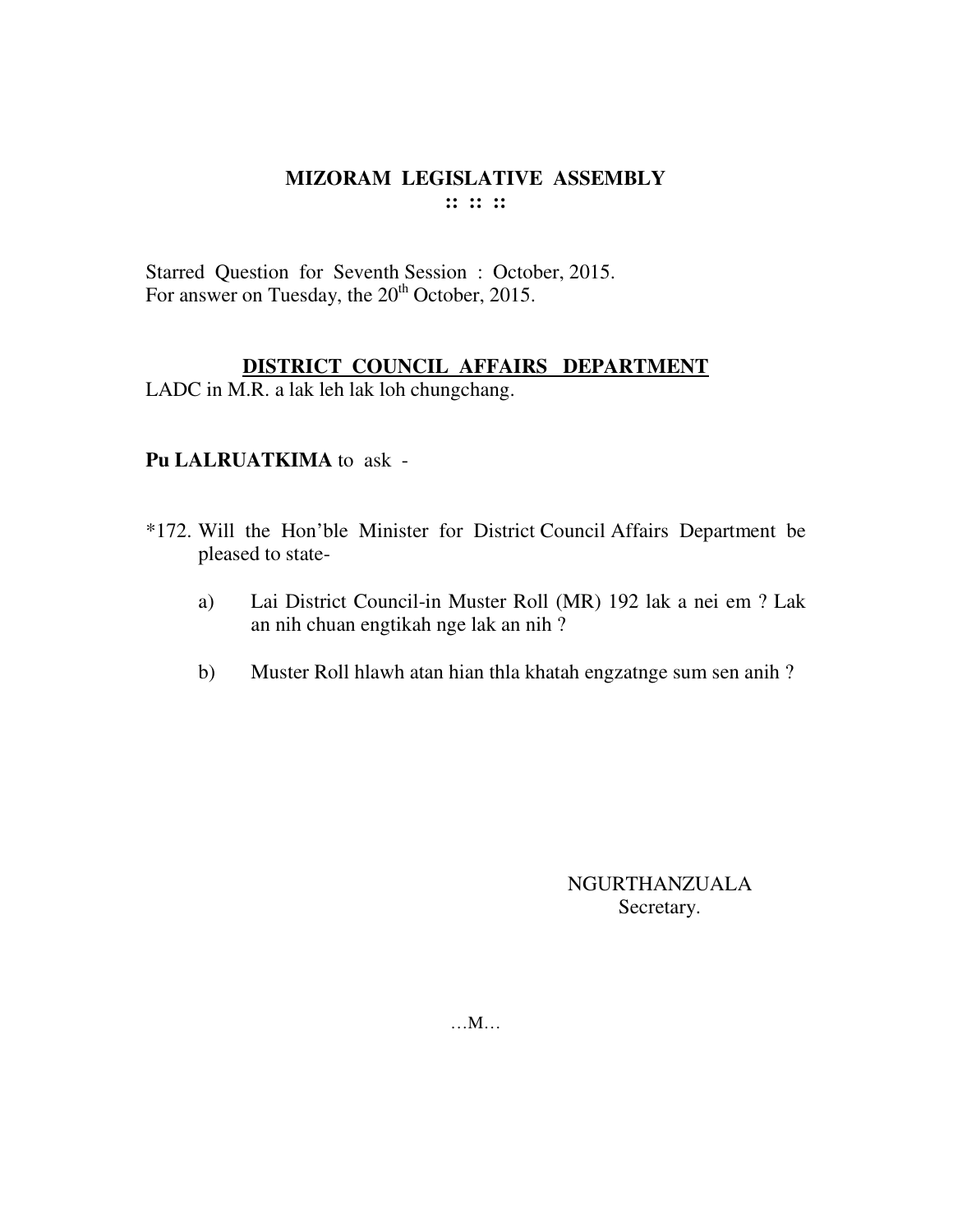Starred Question for Seventh Session : October, 2015. For answer on Tuesday, the 20<sup>th</sup> October, 2015.

# **SPORTS & YOUTH SERVICES DEPARTMENT**

Lawngtlai Playground chungchang.

## **Dr. K. BEICHHUA** to ask –

\*173. Will the Hon'ble Minister for Sports & Youth Services Department be pleased to state –

 a) Lawngtlai playground artificial turf phah tura DPR thehluh a ni tawh em?

- b) Thehluh ni ta se eng Ministry-ah nge?
- c) DPR hi pawm a ni tawh em ?

## NGURTHANZUALA Secretary

….h…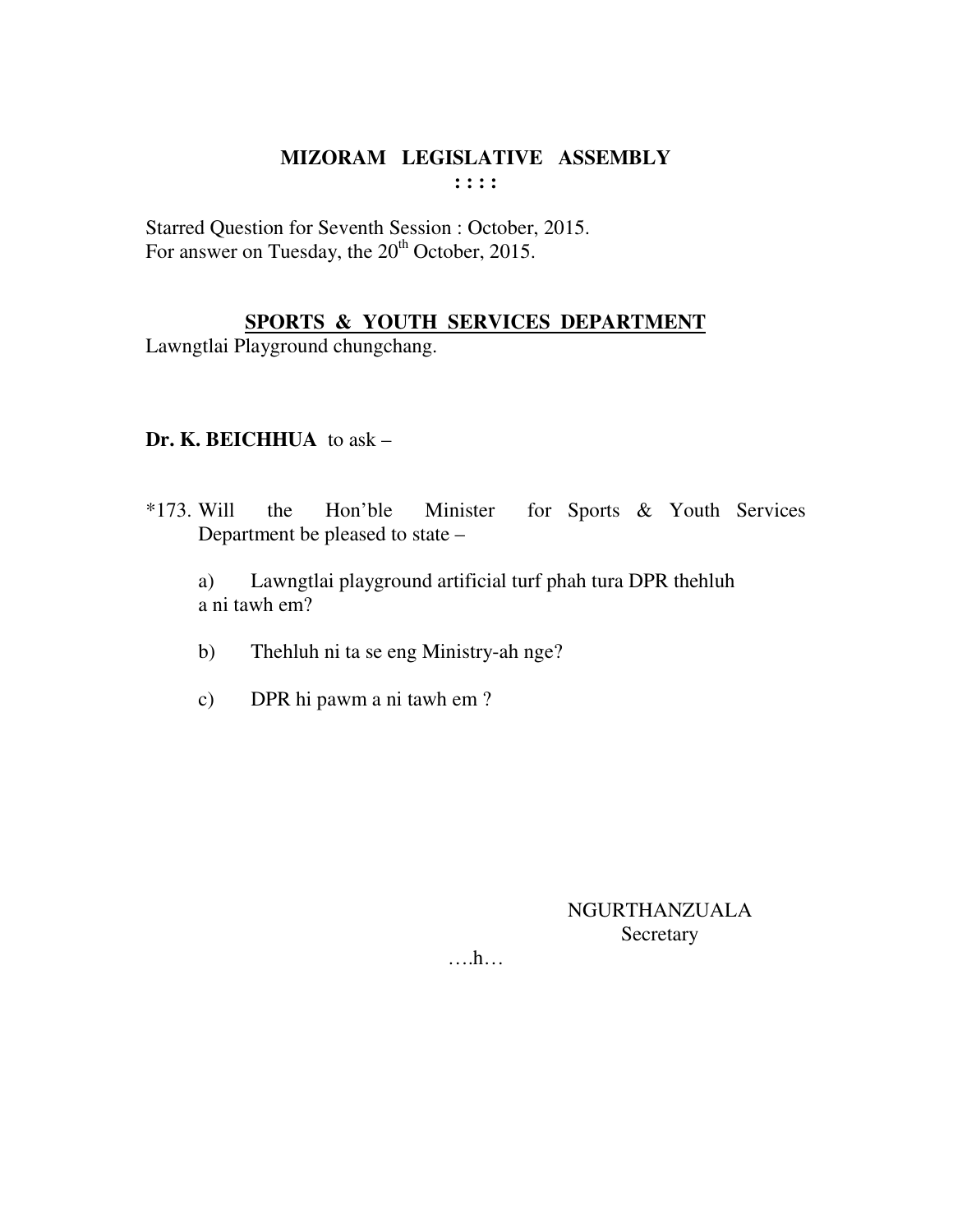Starred Question for Seventh Session : October, 2015 For answer on Tuesday, the  $20<sup>th</sup>$  October, 2015

## **DISTRICT COUNCIL AFFAIRS DEPARTMENT**

CADC CEM chungchang.

# **Dr. K BEICHHUA** to ask –

\*174. Will the Hon'ble Minister for District Council Affairs Department be pleased to state –

 Tunhnaia Chakma Autonomous District Council Chief Executive Member bang ta kha enge a ban chhan ?

> NGURTHANZUALA Secretary.

\*\*v\*\*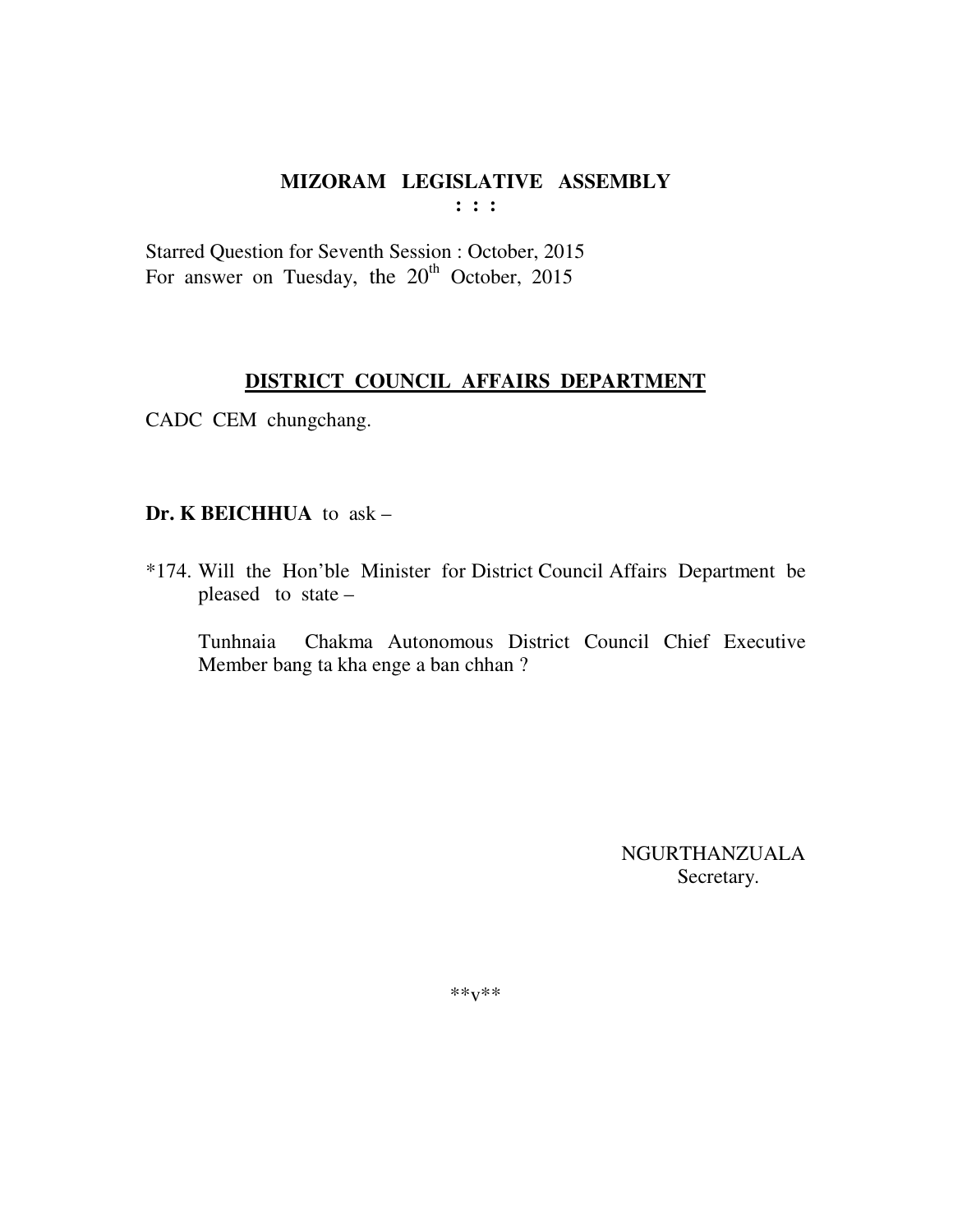Starred Question for Seventh Session : October, 2015. For answer Tuesday, the 20<sup>th</sup> October, 2015.

## **DISTRICT COUNCIL AFFAIRS DEPARTMENT**

Rulkual-Chhimtuipui Multi Modal Project kawng chungchang.

# **Pu LALRUATKIMA** to ask -

\*175. Will the Hon'ble Minister for District Council Affairs Department be pleased to state-

 Lai Autonomous District Council-in Rulkual-Chhimtuipui Multi Modal Project kawng pawhna tur laih nan  $\bar{\tau}$  153,41,000.00 a hmang ral em ? Kawng laih thui zawng hi 4 Km. a ni em ?

> NGURTHANZUALA Secretary.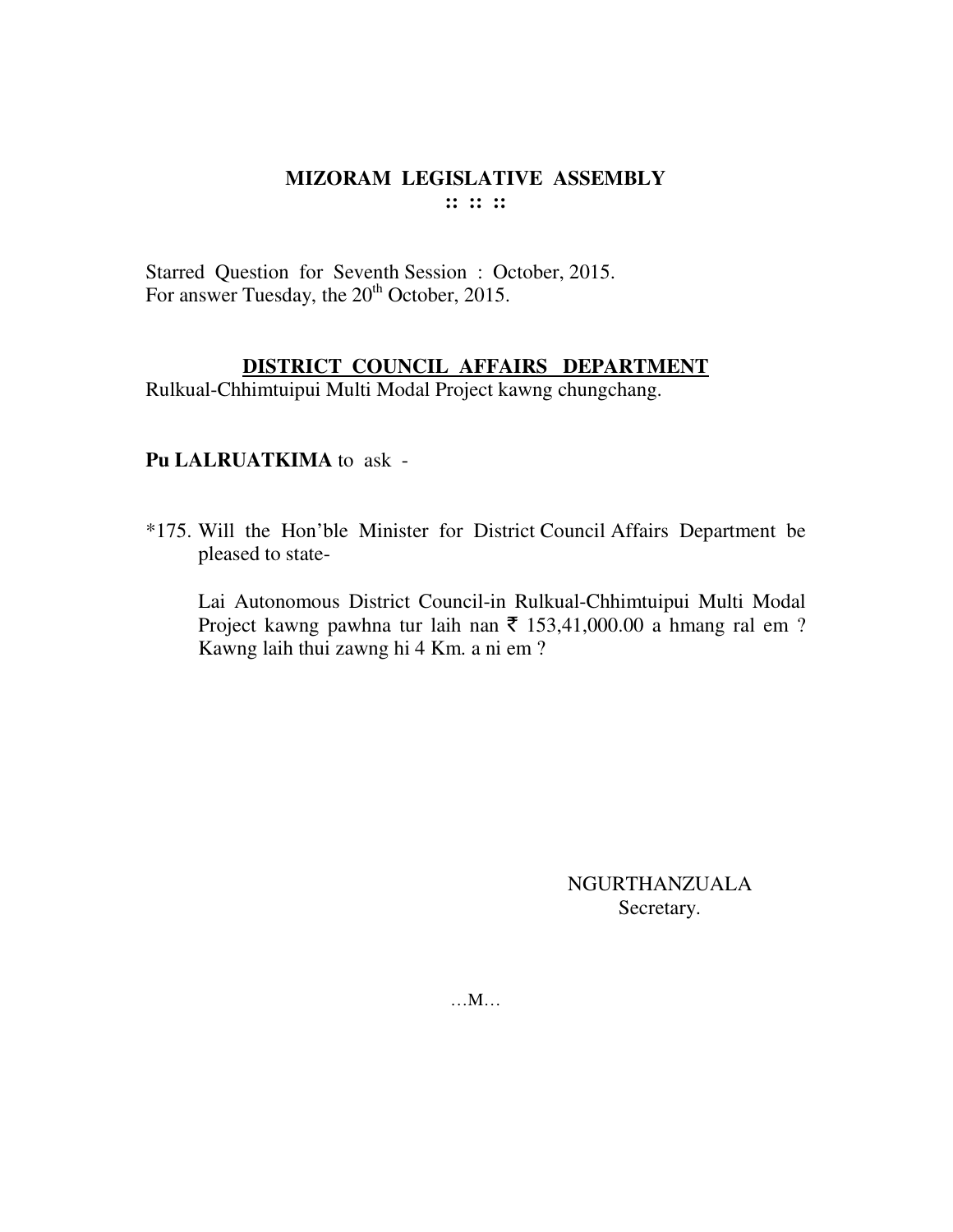# **MIZORAM LEGISLATIVE ASSEMBLY**

**: : :** 

Starred Question for Seventh Session : October, 2015. For answer on Tuesday, the 20<sup>th</sup> October, 2015.

## **PERSONNEL & ADMINISTRATIVE REFORMS DEPARTMENT**

Rualbanlo te hamthatna chungchang.

# **Pu LALRUATKIMA** to ask –

- \*176. Will the Hon'ble Minister for Personnel & Administrative Reforms Department be pleased to state –
	- (a) SC/ST rualbanlo (Handicapped) te tan hamthatna engtenge Sorkarin a neih?
	- (b) Kum 2010-2015 inkarah Sorkar hnathawk turin rualbanlo mi engzat in nge hamthatna dawng?

 NGURTHANZUALA **Secretary** 

\*\*\*R\*\*\*